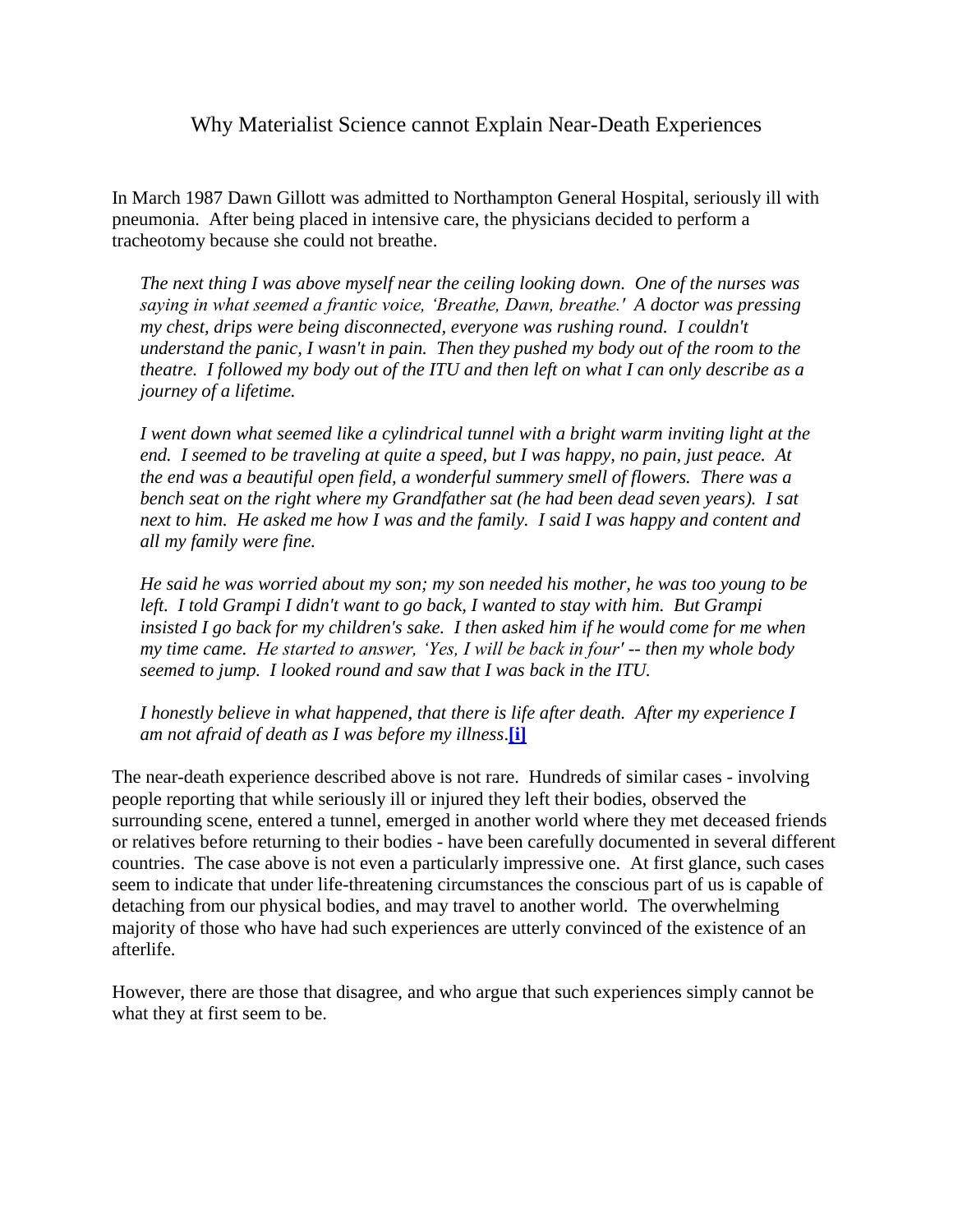I began research into my recent book *Science and the Near Death Experience* by examining the question of whether or not consciousness depends upon the brain. Various materialist theories to that effect were examined, and I found that all the arguments for the dependence of the mental on the physical – such as the effects of age, disease, brain damage and drugs on the mind – are all based on an unstated assumption.

The implicit assumption made in all the materialist arguments was that the relationship between brain activity and consciousness was always one of cause to effect, and never that of *effect to cause*. But this assumption is not known to be true, and it is not the only conceivable one consistent with the observed facts mentioned above. Just as consistent with the observed facts is the idea that the brain's function is that of an intermediary between mind and body – or in other words, that the brain's function is that of a two-way receiver-transmitter – sometimes from body to mind, and sometimes from mind to body.

The idea that the brain functions as an intermediary between mind and body is an ancient one. But it has been discussed and endorsed by modern thinkers such as Henri Bergson, William James, and Ferdinand Schiller. The form of interactive dualism implied by this relationship has also been endorsed by several modern philosophers including Curt Ducasse and Neal Grossman, and by several prominent brain scientists, including renowned brain surgeon Wilder Penfield and Nobel Laureate Sir John Eccles. In addition, as I show in my book, many physicists now believe modern physics also supports a dualistic model of mind-brain interaction.

In fact, the transmission hypothesis can explain everything the production hypothesis explains – such as the effect of drugs and brain injury on the mind. For any change in brain functioning, such as that resulting from intoxication or a stroke, should be expected to affect its capacity as a receiver-transmitter just as certainly as its capacity as a producer. However, the transmission theory can also explain many phenomena that are simply inexplicable under the hypothesis of production.

The most dramatic of these phenomena examined in *Science and the Near-Death Experience* is the Near Death Experience (NDE), in which people near death sometimes report leaving their bodies, observing the surrounding scene in detail, traveling through a tunnel, and sometimes meeting deceased friends and relatives, or a mysterious "being of light." In many of these cases people accurately described details of their surroundings, yet medical personnel present at the time later testified that the person was deeply unconscious, *with little if any brain activity possible*.

Many attempts have been made to explain these experiences within a materialist framework, and these were dealt with in the second book. In the interests of brevity, I will only deal here with the two most common materialist explanations: that the NDE is a hallucination caused by lack of oxygen in the dying brain; and that the NDE is caused by temporal lobe seizures.

*Oxygen deprivation causes the NDE?*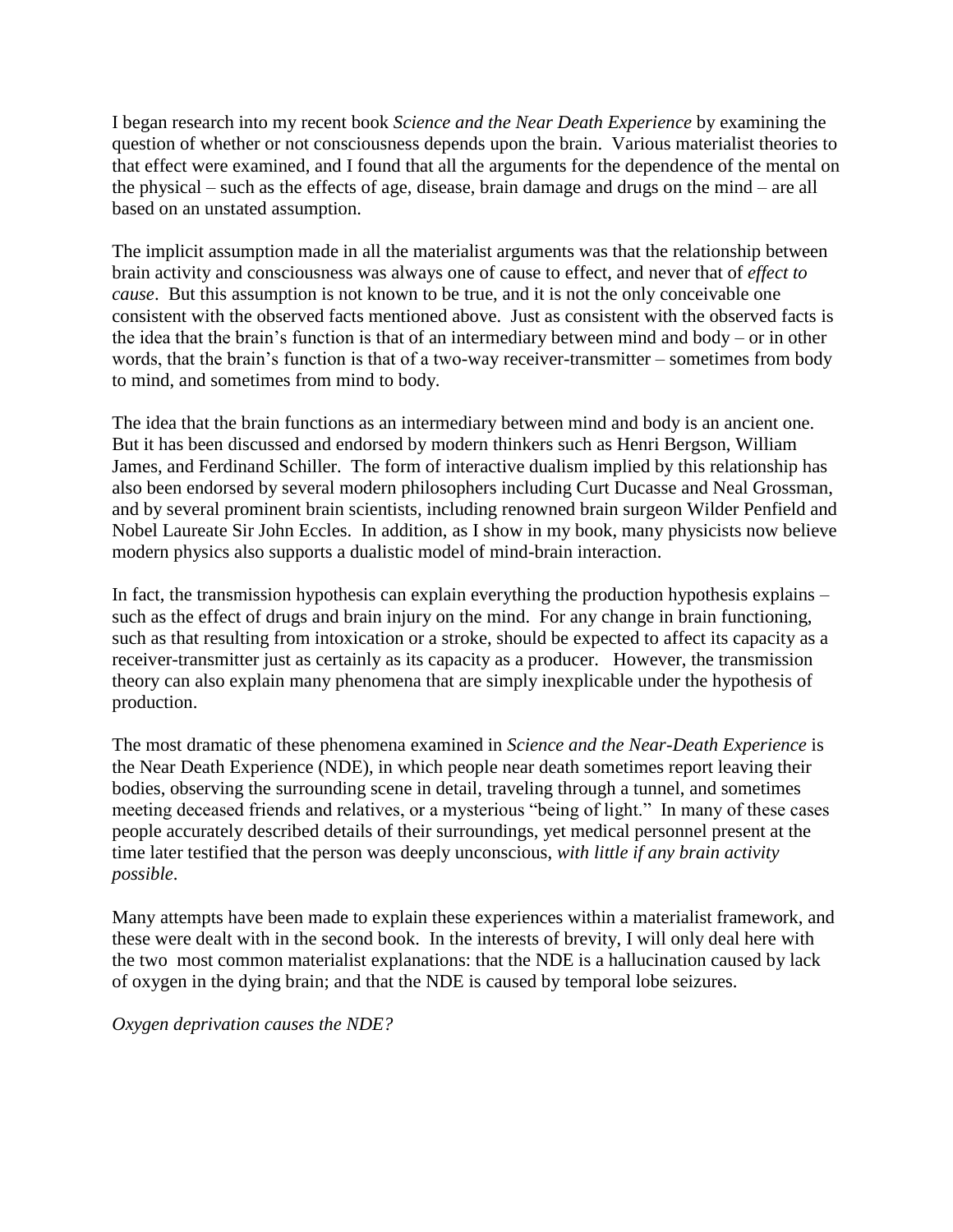Dean Eddell, M.D., "America's Favorite Doctor," is well-known for his position on the phenomenon. During his radio show broadcast on January 20, 1999, he stated that, "Near-death experiences are the result of oxygen deprivation. Nothing more." However, the effects of oxygen deprivation - called anoxia - are well known: mountain climbers frequently experience it, and it has been induced in laboratories. Pilots in training regularly undergo acute anoxia in flight simulators to make sure they can get their masks on in time. Those who fail do not have NDEs: they experience confusion and disorientation, sometimes trying to land their simulated planes on top of clouds before losing consciousness.

Also, we have the report of a man who has experienced both anoxia and the classic Near Death Experience. While he was an RAF pilot, Allan Pring experienced anoxia at high altitude, and years later he had a NDE:

I found myself 'floating' along in a dark tunnel, peacefully and calmly but wide awake and aware. I know that the tunnel experience has been attributed to the brain being deprived of oxygen, but as an ex-pilot who has experienced lack of oxygen at altitude I can state that for me there was no similarity. On the contrary, the whole [NDE] experience from beginning to end was crystal clear and it has remained so for the past fifteen years. $\frac{1}{1}$ 

## *Temporal Lobe Seizures cause the NDE?*

Seizures are caused by abnormal electrical discharges in the brain, and seizures in the temporal lobes of the brain may cause auditory and visual hallucinations, memory flash backs, feelings of *déjà vu*, and more rarely, feelings of being "out of the body." It is these seizures that are thought by some researchers to be a primary cause of the near-death experience. A shortage of oxygen supplied to the brain has been shown to increase the susceptibility of the brain to seizures, including seizures of the temporal lobes.

Similar research by other neurologists supports the conclusion that electrical stimulation of the temporal lobes results in rather mundane phenomena that bears little if any resemblance to that found in the NDE. In 1978 Halgren, Walter, Cherlow, and Crandal*,* at the Reed Neurological Research Center at the UCLA School of Medicine, carried out thousands of such experiments, and concluded:

Of 3495 stimulations of the medial temporal lobe of 36 psychomotor epileptics, 267 were accompanied by reports of mental phenomena, including hallucinations of complete scenes, *déjà vu*, anxiety, visceral sensations, amnesia, and unformed sensory experiences.… Our findings suggest that the mental phenomena evoked by medial temporal lobe stimulation are idiosyncratic and variable, and are related to the personality of the patient stimulated.<sup>11</sup>

More recently, Michael Persinger, a psychologist at Laurentian University in Canada, has mimicked temporal lobe seizure phenomena by electromagnetic stimulation. He has his subjects sit in the dark (wearing goggles) in a special chamber. Wearing a special helmet, weak magnetic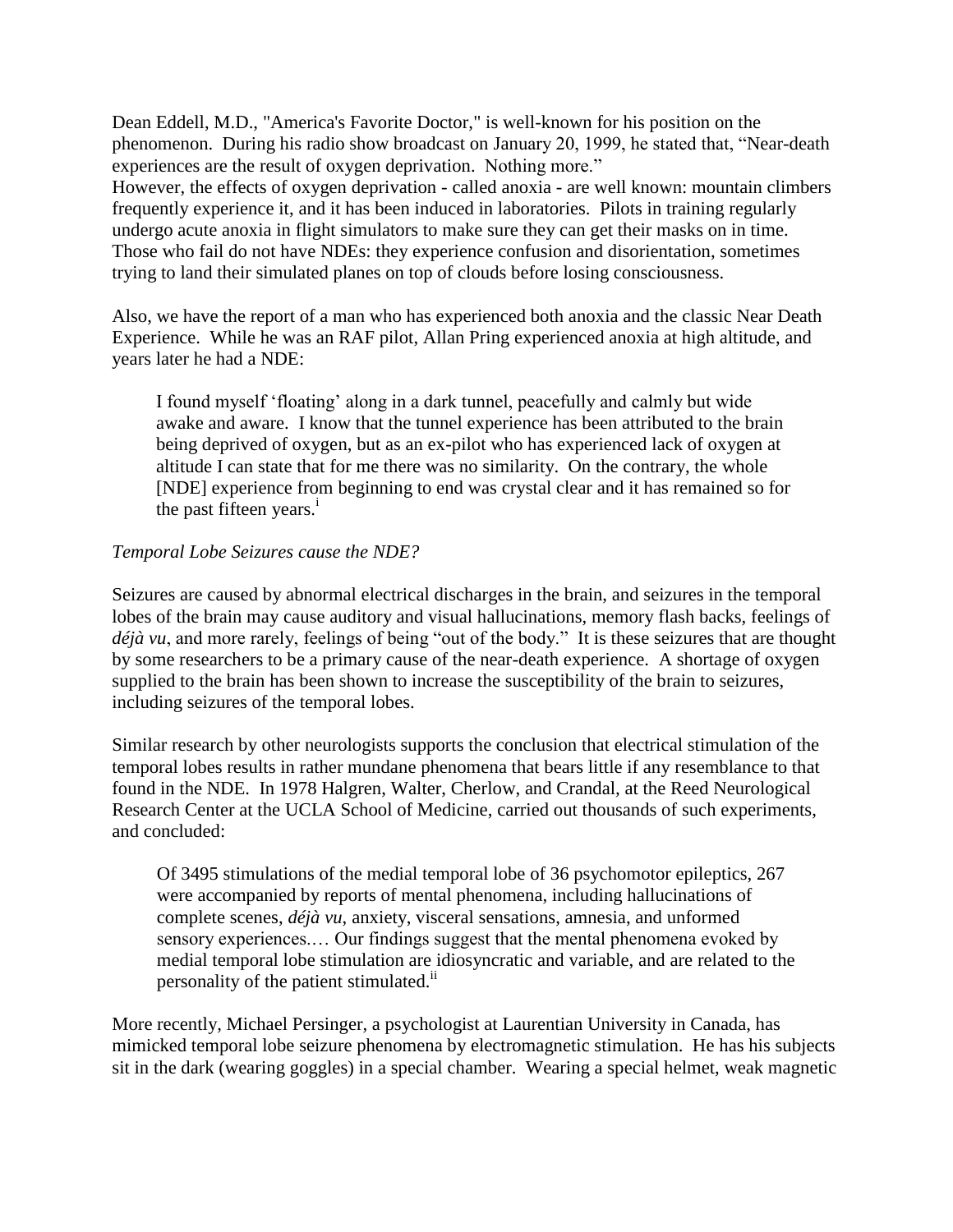fields are then applied across the temporal plane, and during a 20-30 minute exposure, the subject reports his or her experiences, which are recorded.

The most common reported experiences were feeling "dizzy or odd" and "tingling sensations", although 55% did report feeling "as if somewhere else" and 39% reported feeling as if they left their bodies or were somehow "detached." Other commonly reported experiences were "vibrations" and feelings of fear.

The most common experiences, dizziness and tingling, are not characteristic of near-death experiences. And "vibrations", "fear or terror", "odd tastes" and "odd smells" are also rarely (if ever) reported as part of the NDE. Furthermore, the subjects in his experiments are able to converse with the experimenter and report their experiences as they occur – in other words, they remain very much "in this world" and do not experience a sense of shifting to another reality.

In 2004 Persinger's research was dealt a serious blow, when a Swedish team attempted to replicate his findings, using equipment borrowed from his lab. A team at Uppsala University in Sweden, headed by Pehr Granqvist, tested eighty-nine undergraduate students, some who were exposed to the magnetic field, and some who were not. The Swedish team also consulted Persinger's collaborator Stanley Koren to ensure that conditions for replication were optimal.

Granqvist's team found no effect from the magnetic fields whatsoever.<sup>iii</sup> The only characteristic that predicted what the subjects reported was personality: subjects who were rated "highly suggestible" on the basis of a questionnaire reported strange experiences when they were wearing the helmet, *whether the current was on or off*. Granqvist and his team concluded that the well-established psychology of suggestion was the best explanation for Peringer's results.<sup>iv</sup>

Finally, how closely do *actual* seizures resemble the NDE? Dr. Ernst Rodin, Medical Director of the Epilepsy Center of Michigan, and Professor of Neurology at Wayne State University, clarified the issue in a paper titled "Comments on a Neurobiological Model of Near Death Experiences", published in the Journal of Near-Death Studies in 1989:

The hallmarks and nuclear components of NDEs are a sensation of peace or even bliss, the knowledge of having died, and, as a result, being no longer limited to the physical body. In spite of having seen hundreds of patients with temporal lobe seizures during three decades of professional life, I have never come across that symptomatology as part of a seizure. $\overline{v}$ 

In contrast with the peace and joy found in most NDEs, seizures are accompanied by feelings of fear, loneliness, and sadness. And seizures and electrical stimulation of the cortex do not evoke images of communicating with deceased relatives in another world.

I examined all of the other attempts to explain away the NDE as the product of a malfunctioning brain, and ultimately *not one* stood up to critical scrutiny. The conclusion I finally arrived at was that the NDE is exactly what it appears to be: a genuine separation of mind from body during the early stages of biological death.